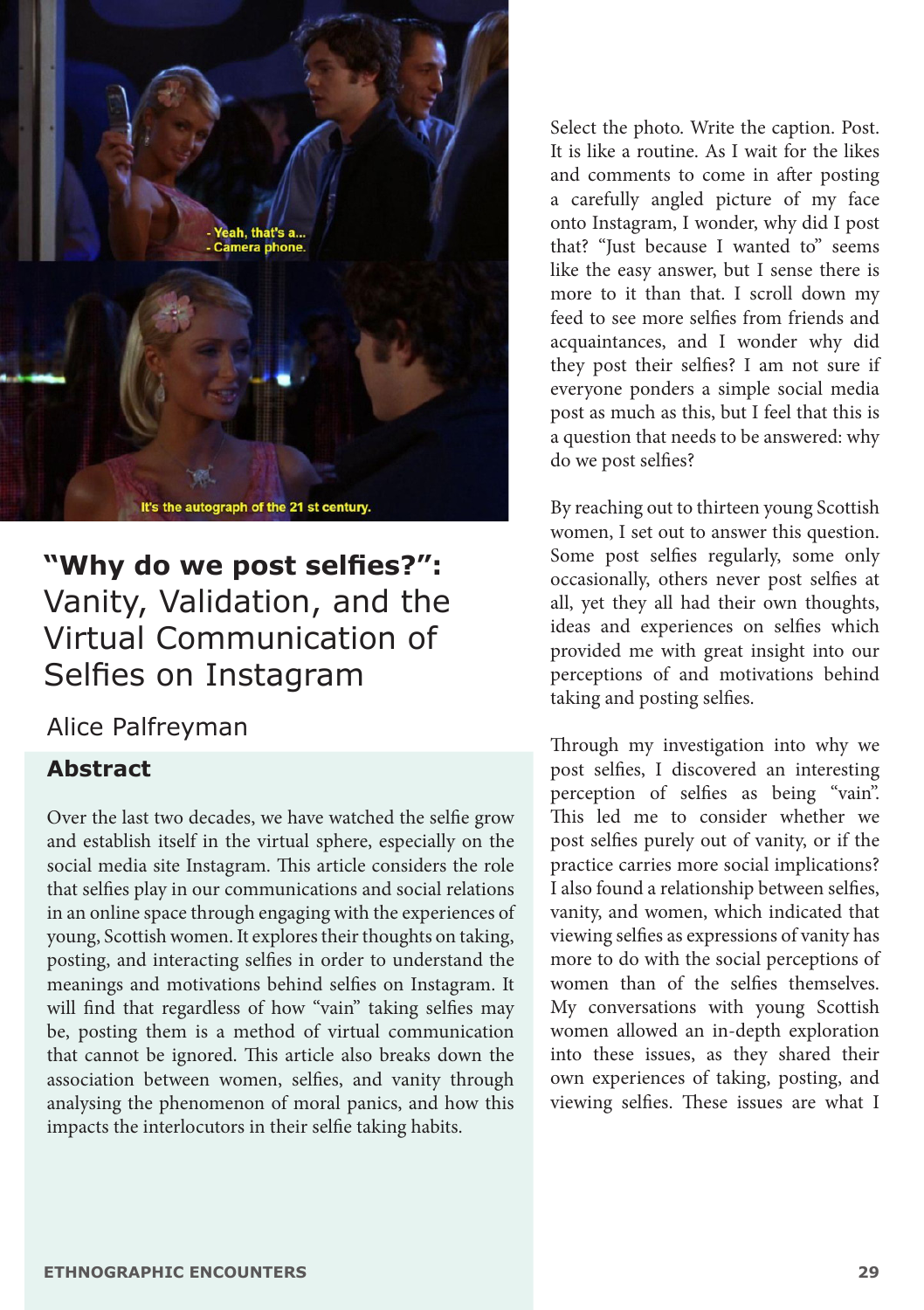hope to explore further in this paper, by looking into my interlocutors' experiences with selfies and situating these experiences within the broader context of being a woman in online spaces.

#### **The Conversations**

As much as I would have loved to sit down with my friends, scroll through Instagram and have a chat about selfies over a cup of coffee, the lockdown restrictions in place during my research did not permit this. The conversations with informants were held via the video call platform Zoom, which was convenient as I was able to reach friends regardless of where they were. Having said this, the digital divide came with its disadvantages. The online space felt like an unnatural social environment, and I held a hyperawareness to the physical barrier of a computer screen and the more abstract barrier of the Internet between me and my interlocutors. At times our speech would get delayed, or we would encounter a technical difficulty that would interrupt the conversation. With that being said, I hope the fact that the informants were all friends of mine counteracted some of these barriers as our familiarity made it easier to smooth over any bumps. In fact, I was not disappointed by the conversations – talking with friends and connecting with the experiences of fellow women truly enriched my research. However, trying to balance friendship and research did not come without challenges. I knew from the start that I would have to let go of any assumptions I may have had about my friends' experiences and perceptions to allow for a space in which conversation could be led by them so that their own

accounts could inform my research.

It is also important to acknowledge that as a white woman, talking to mainly other white women, this research will not reflect the experiences of everyone. My position as a cis woman in society pushed me to explore the relationship between women and selfies, but a more comprehensive view of this relationship would require a wider analysis. Furthermore, to ensure that my short-term research could be more focused, I only held conversations with Scottish women, as I felt my own Scottish identity could help me relate to participants and their experiences. I believe that having a mutual understanding of what it is like growing up and living in Scotland as a young woman allowed for more fluid and dynamic discussions with informants. Therefore, the question, "why do we post selfies?", is mainly considering the experiences of young Scottish women, although my interlocutors do come from different racial, social, economic, and religious backgrounds, which I hope, alongside engaging with literature on different demographics, will open a discussion that reflects the experiences of women more generally.

# **Are Selfies Vain?**

After starting the conversation with what I thought would be a light-hearted question, "Do you take selfies?", an informant tells me it is embarrassing to admit that yes, she does. She explains how she feels arrogant and vain when she thinks about taking selfies and that she is "feeding into selfie culture". In admitting that she has spent up to an hour trying to get the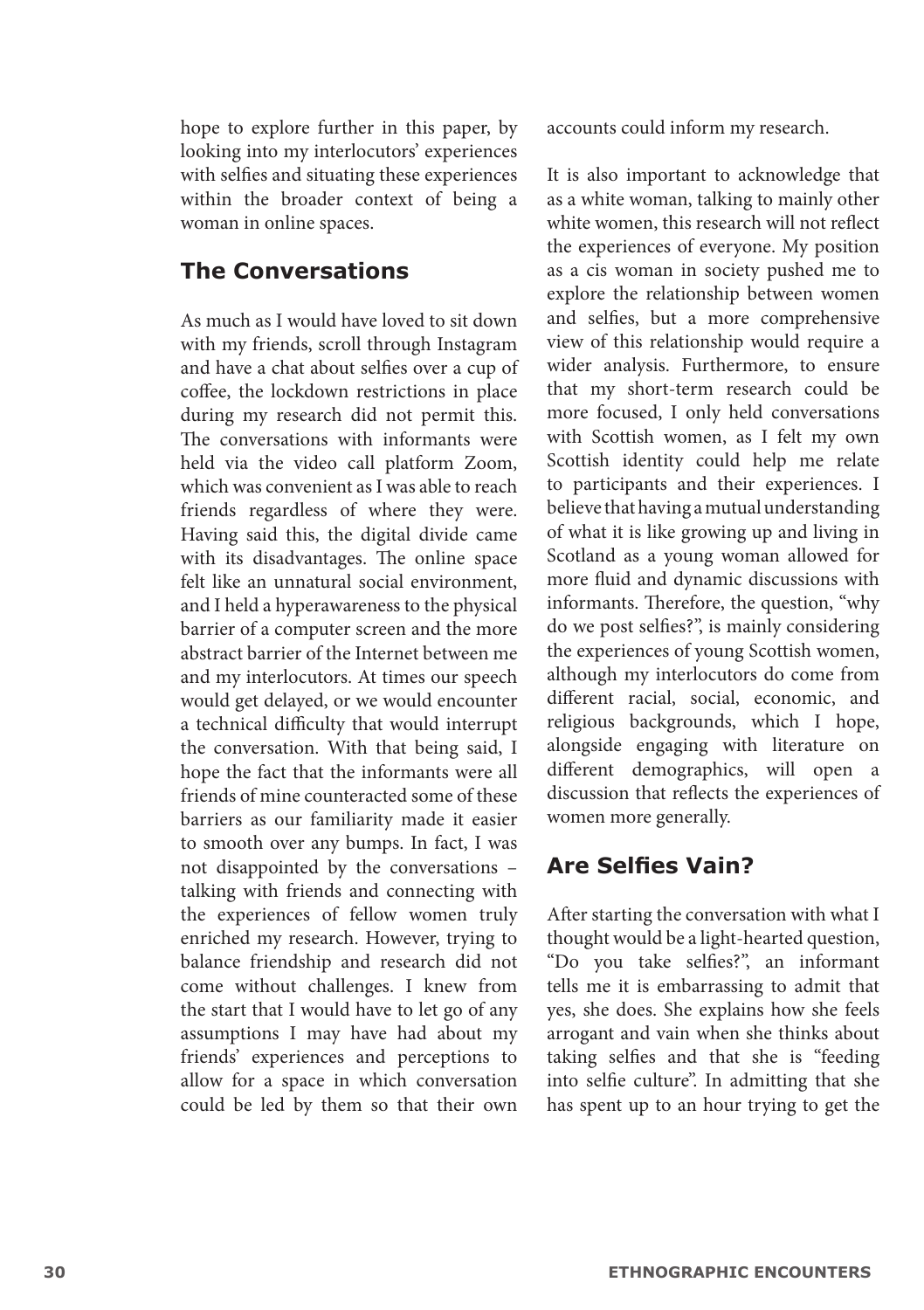right selfie, another interlocutor tells me that if someone were watching her, they would think she was a "narcissist", yet in a "light-hearted" way as she puts it. These informants were not alone, with many of them expressing that taking selfies may be considered vain, with some noting that they feel an element of narcissism when taking selfies or that others will assume that the selfies that they see on their social media feeds are signs of vanity. This truly caught my attention – why did so many of these young women associated being perceived as vain with taking a simple picture?

First, we should consider what is meant by "vanity". In a formal definition, physical vanity can be described as "an excessive concern for, and/or a positive (and perhaps inflated) view of one's physical appearance" (Netemeyer et al., 1995: 612). It is the sense that one is obsessed over the way they look, and it typically has negative connotations (Durvasula et al., 2005: 182). Therefore, as pictures which capture one's appearance through a photograph of the self, it is easy to see how selfies have been caught up in the concept of vanity. Informants told me that they may take selfies if they feel good about themselves and their appearance, or if they want to feel good – as taking selfies can give them a confidence boost. This indicates that selfies themselves could be an act of vanity, as they reflect the "concern for" and "positive view of" appearance as previously described. However, it is when we consider the act of posting a selfie that things become more interesting.

Informants had many reasons behind posting - or not posting - selfies on Instagram, but one thing is clear, they post

selfies in order to share a part of themselves with others, or refrain from posting selfies so as to keep a part of themselves private. These two common themes amongst interlocuters highlight how the act of posting a selfie holds less emphasis on physical appearance, and more on interactions with others. As pointed out by Miller et al. (2016: 158), when we use the word "narcissist" to describe selfies, we are ignoring the ways in which selfies can be used as tools for understanding "identity, aspiration and social expectations" as well as "to maintain social relationships". This suggests that there is more to a selfie than just vanity, and that they can be used as tools to communicate one's identity and facilitate social interactions. In Broadbent's work on social networks, she finds that when one posts to a semi-public site, such as Facebook, they are not directly communicating with an individual but to a wider audience. This can make it easier to communicate as one does not need to negotiate the nuances of individual social interactions (Broadbent 2011: 62). This is supported by one interlocutor noting that she likes to post online to keep her family and friends updated on her life because it feels "arrogant" to message those updates to individuals. Here we can see how Instagram selfies can be considered a tool to communicate a message to others through a more indirect approach which avoids some of the barriers to communicating one-on-one. But what message does one want to share through posting a selfie?

As interlocutors described to me, they may post a selfie on Instagram if they feel confident in a picture, want to show off an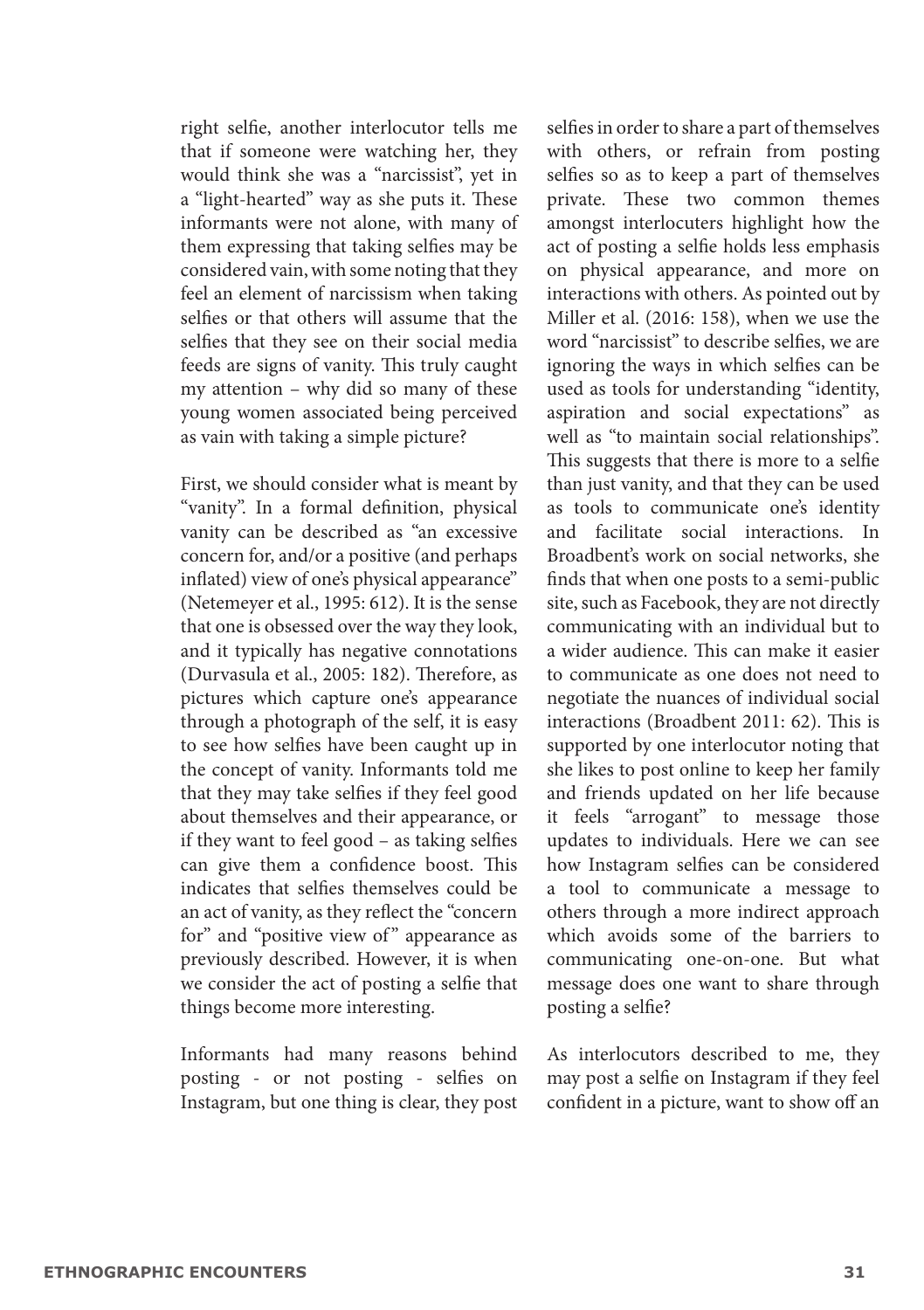outfit, or to commemorate a special event. Among those who did not share selfies on Instagram, one noted that they did not want the attention that came with posting a selfie, another said that the selfies they take may not be "worth posting" as they did not show an above average level of appearance, and another stated that they weren't trying to impress anyone with a selfie. One informant told me that she sometimes "hides" a selfie in a carousel post (multiple pictures in one post that viewers can swipe through) to avoid judgement from older family members who may disapprove of selfies. Furthermore, in a discussion as to why we thought women from workingclass backgrounds tend to post more selfies than those from middle-class backgrounds, an informant who grew up in the same working-class community as me, suggested that working-class women may be trying to "prove they have money" by posting selfies with designer products. Through the act of posting a selfie to Instagram, informants hope to share a part of their life to their followers, perhaps to communicate the idea that they are happy, wealthy, or confident. In contrast, those who do not post selfies tend to do so as a result of not wanting to share a certain aspect of themselves on the Internet, typically in order to avoid unpleasant interactions such as judgement or excess attention. Therefore, it is clear that many of the motivations for posting, or not posting, a selfie are driven by social interactions with others.

This is further illustrated through the sense of reciprocity felt by many of my informants, in relation to their interactions with other people's selfies. When I asked if they felt there were any expectations or norms to follow when interacting with selfies on Instagram, they often noted a mutual exchange of likes – that is, you should like someone's post if they like yours. They also expressed that they would expect some close friends to comment on their selfie as support or to provide validation. This contradicts Broadbent's observations that larger networks such as Facebook have less sense of reciprocity than smaller networks like the South Korean social networking site Cyworld (Broadbent, 2011: 64). If Instagram is a platform that allows for a larger network, like Facebook, why can we observe expectations of reciprocity? Cyworld's network is close-knit, which carries social obligations that one must follow in order to build connections with others (Broadbent, 2011: 65). It is possible that the sense of reciprocity experienced by my informants is the result of them having a closer network of followers, as well as the intention to build or maintain social relationships with others through interaction with their selfies. These expectations to comment on close friends' selfies or to like the selfies of those who like yours demonstrate that selfies allow for social interactions which help to shape and maintain social relationships in a virtual space.

Posting selfies can communicate certain ideas to others, and interactions with selfies are influenced by a sense of obligated reciprocity. It can be argued that through the act of posting a selfie, there is more importance attached to the social interactions and implications behind a selfie, than to one's physical appearance.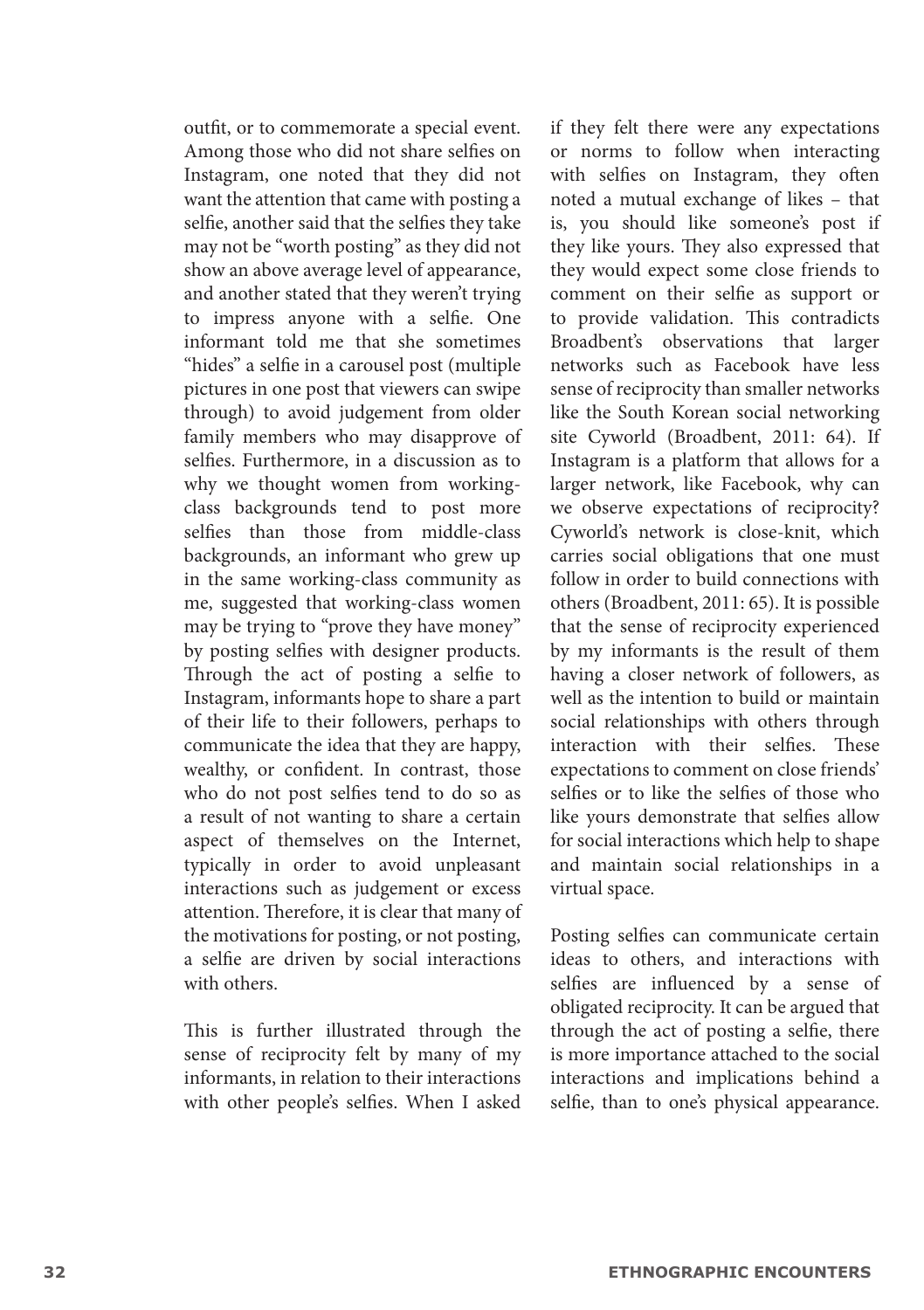Therefore, we post selfies not purely out of vanity, but as a social tool to communicate with others in the online space.

#### **Selfies, Vanity, and Women**

Perhaps what struck me the most about the perception of selfies as vain was the selfdoubt that it seemed to trigger in the young women I spoke to. It really made me think about why we consider selfies to be an example of vanity, and why young women are so afraid to be perceived as vain.

In my research for this paper, it was hard not to be reminded of the countless claims in the media that selfies foster narcissism, lead to mental health issues and even to loss of self-control, and how these claims represent the moral panic surrounding selfie culture (Senft and Baym, 2015: 1590- 1592). Stanley Cohen defines a moral panic as something which is perceived as a "threat to societal values and interests" and tends to be presented to the public by the mass media which curates a threatening image of the phenomenon (Cohen 2002: 1). These moral panics tend to be directed towards the practices of young people, women, or people of colour (Senft and Baym, 2015: 1592). In discussion with informants, most stated that they associate selfies with women more than men, with some even claiming that taking selfies is deemed a more "feminine" activity. Due to this association between selfies and women, a moral panic has been created to lead people to believe that their minds will be corrupted by the narcissism of selfie-taking and posting, as seen in the previously mentioned claims from the media. Through targeting selfies, the media and panicked public can target women. Anne Burns argues that deeming selfies as narcissistic" is used to "chastise" selfie-takers, and in turn creates a "vicious cycle in which women are vain because they take selfies, and selfies connote vanity because women take them" (Senft and Baym, 2015: 1591). Essentially, it is way to assail women.

Therefore, women are stuck in a paradox: there is a pressure that exists for them to present themselves as physically attractive, while they are considered to be vain if they present their appearance through selfies. Interlocuters who told me they take selfies expressed that they use them as a method of self-presentation, especially throughout the selfie taking and posting process. Some told me that they either get ready to take a selfie or do so when they think they look good; they take a lot of pictures to get the "best" one; they may ask their friends for their opinion on which selfie to post. Some even post at a certain time, usually late evening, in order to reach more people. All of these practices reflect "highly managed" self-presentation online (Chalmers, 2013: 62). This shows that some interlocutors are using selfies as a tool to present a curated image of themselves to an online audience as they purposefully take "good" photos and post them to their Instagram profile for their followers to see. It is also clear that there is particular pressure on women to present themselves in an attractive way, with the importance of appearance being internalised in girls from a young age (Durvasula et al., 2005: 183), and the burden of the male gaze forcing women to meet certain beauty standards as set out by the patriarchy - expressed by John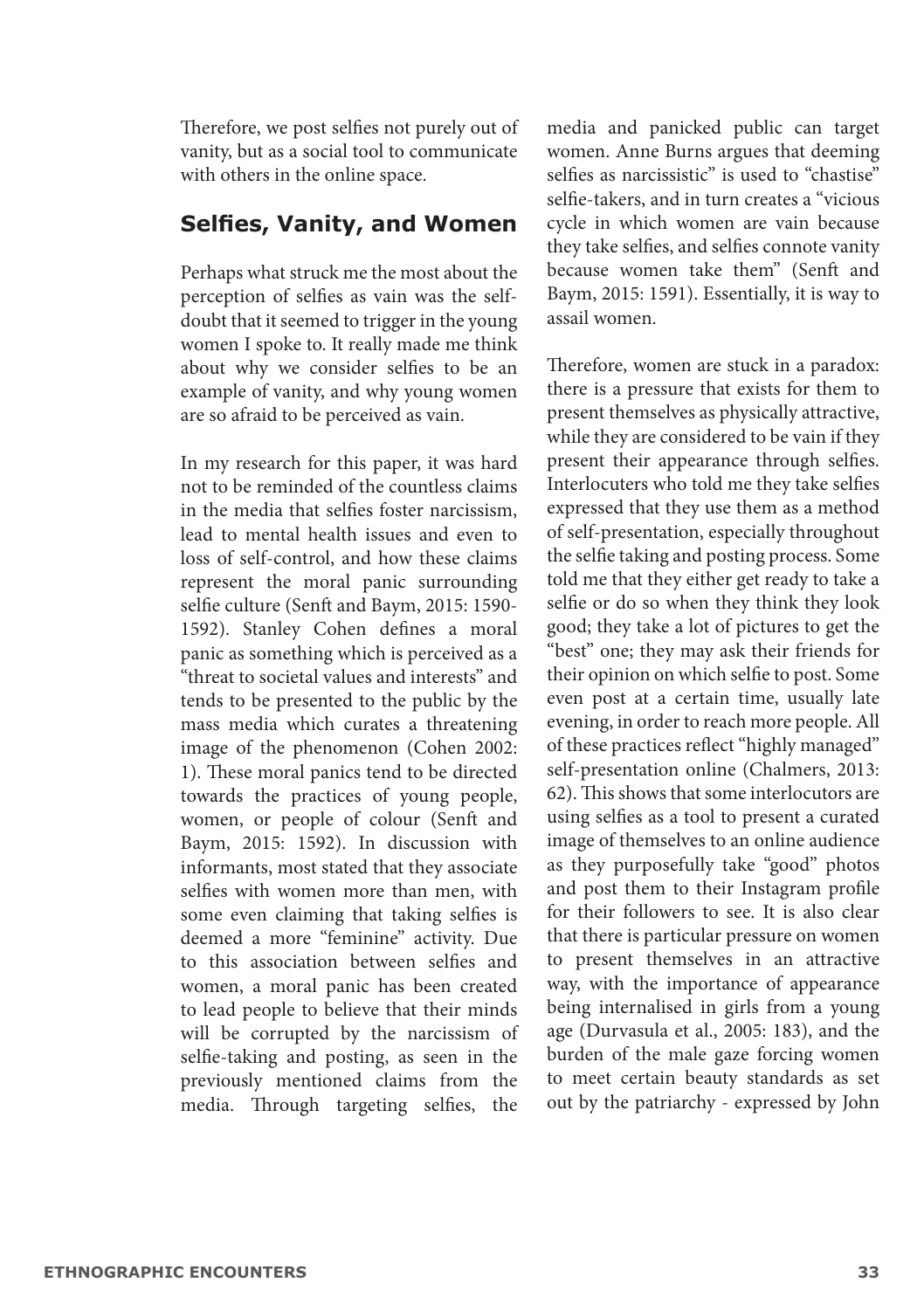Berger as: "Men look at women. Women watch themselves being looked at." (Berger 1973: 47). This was reflected in discussions with my informants, as one suggested that "women are taught that their appearance is part of their identity, so they incorporate that into their presentation on Instagram". Others mentioned that women may make themselves look a certain way in selfies in order to cater to the male gaze or to receive male attention and validation. These internalised pressures on women emphasise the importance placed on an attractive physical appearance, subjecting young women to a cycle of pressure in which they must present themselves in a certain way online, and yet are perceived as vain when they do so.

I believe that this toxic relationship between women, selfies and vanity was explained particularly well by one interlocutor: women are not allowed to feel confident, so when they do, it is labelled as narcissism.

#### **Conclusion**

After years of posting selfies on Instagram myself, the question "why do we post<br>selfies?" really intrigued me. This really intrigued me. This research has led me to an answer much more interesting and complex than "just because". Through my conversations with informants, I was able to explore the world of Instagram and the selfie culture that dominates it, allowing some great insights into how informants take, post, and interact with selfies. They also highlighted a common theme, the concern that one would be considered vain for posting a selfie – an anxiety that I have felt on many occasions myself. This led me to consider if selfies were an expression of vanity or narcissism, or not. Despite informants concerns over vanity, they all described motivations behind and interactions with selfies that indicated that selfies were in fact a social tool of communication. Through posting a selfie on Instagram, one can express their confidence, identity, or share important aspects of their life.

Although, it is important to note that this anxiety had not come from nowhere. As young women, my informants felt that women were pressured to present themselves as attractive, especially due to the pressure to look pretty being instilled in them from a young age. This has naturally led to a concern over appearance in many women, which could be manifested in the act of taking and posting selfies. However, the accusations of vanity and narcissism that come with the posting of selfies is a tool for misogyny. It is one that criticises women for feeling confident in their appearance and hoping to share that confidence in an online space. One can hope that this label of vanity can be dropped, and instead selfies can be appreciated as an expressive tool, much like regular photography.

ShapeWhen asked to define a selfie, many informants told me "it's just a picture of yourself", but it is very clear that there is more to it than that. For me and my interlocutors, selfies are expressive tools which allow us full autonomy to capture ourselves and moments of our lives, which can later be shared online if we wish to communicate these aspects of ourselves to a virtual audience. Like many other interests which are predominately taken up by women, selfies are much more complex than they are given credit for.